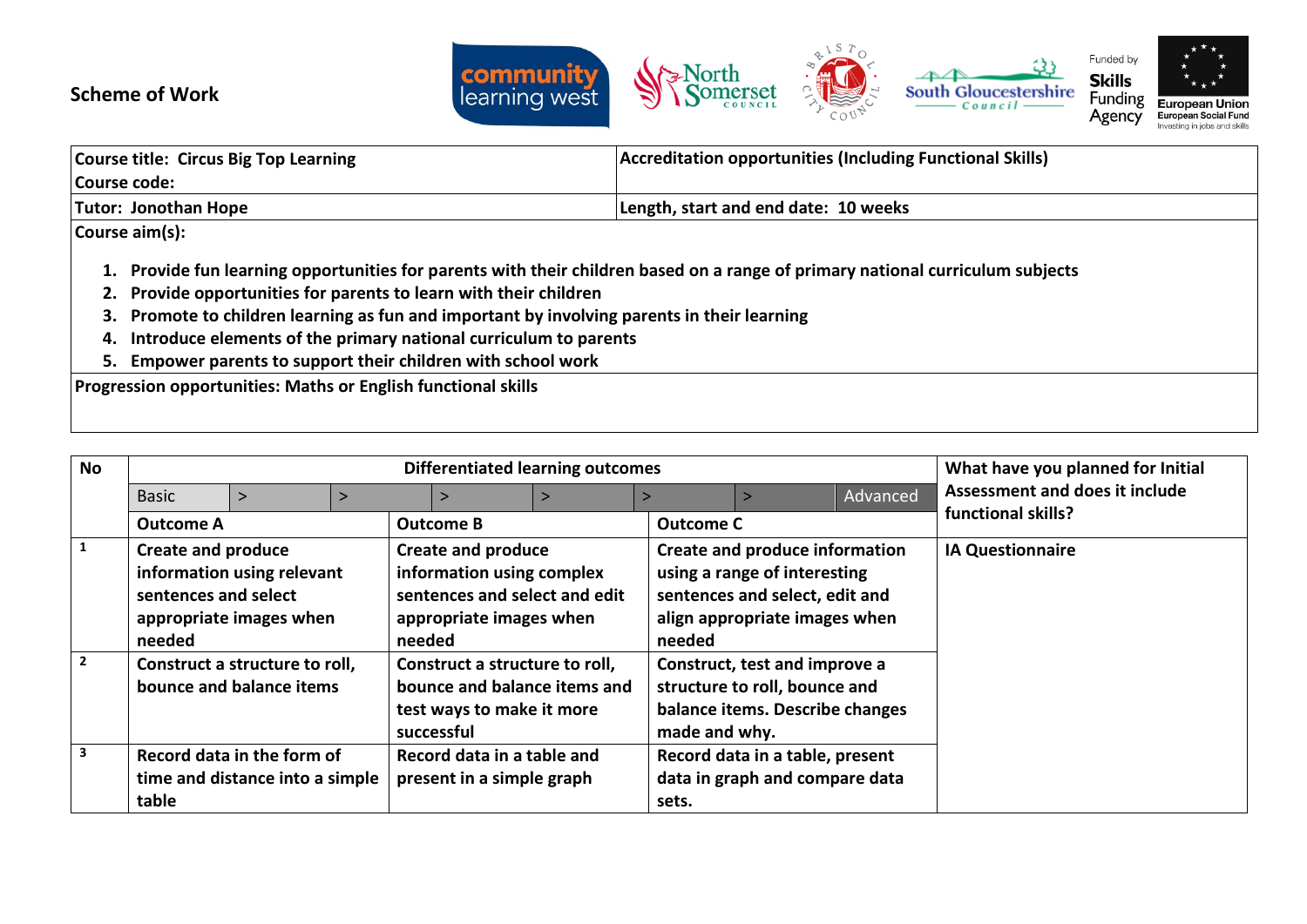| 4                       | Write a short story with at                       | Write a short story with at      | Write a short story that includes at |                                       |
|-------------------------|---------------------------------------------------|----------------------------------|--------------------------------------|---------------------------------------|
|                         | least 3 basic sentences with                      | least 3 complex sentences with   | least 3 adjectives, verbs and        |                                       |
|                         | clear chronological progression                   | clear chronological progression  | adverbs, showing a challenge that    |                                       |
|                         |                                                   |                                  | the main character has to            |                                       |
|                         |                                                   |                                  | overcome                             |                                       |
| 5                       | Demonstrate how to balance                        | Demonstrate how to balance       | Demonstrate how to balance on at     |                                       |
|                         | on at least 2 different body                      | on at least 4 different body     | least 4 different body parts for 45  |                                       |
|                         | parts for 10 seconds                              | parts for 30 seconds             | seconds using at least 1 circus      |                                       |
|                         |                                                   |                                  | object                               |                                       |
| 6                       | Search and find relevant                          | Search and find relevant         | Search and find relevant             |                                       |
|                         | information using a search                        | information using a search       | information taking notes using       |                                       |
|                         | engine.                                           | engine and take simple written   | short hand form.                     |                                       |
|                         |                                                   | notes                            |                                      |                                       |
| $\overline{\mathbf{z}}$ | <b>Demonstrate increased</b>                      | Demonstrate ability to create    | Demonstrate ability to create well   |                                       |
|                         | confidence and skill using a                      | attractive documents using a     | formatted documents and              |                                       |
|                         | range of IT                                       | range of IT including            | attractive and function              |                                       |
|                         |                                                   |                                  | presentations.                       |                                       |
| 8                       | Create and decorate a basic 3D                    | Create a 3D object from scrap    | Create two 3D objects from scrap     | What were the results of your Initial |
|                         | object from scrap by cutting                      | by cutting and sticking and      | by cutting and sticking neatly       | Assessment? How will you apply this   |
|                         | and sticking.                                     | contribute to creating the joint | making decision as to the best way   | to meet the needs of specific         |
|                         |                                                   | model                            | to create sturdy objects with neat,  | learners?                             |
|                         |                                                   |                                  | fine detail.                         |                                       |
|                         | <b>Outcomes for children (if family learning)</b> |                                  |                                      |                                       |
|                         |                                                   |                                  |                                      |                                       |
|                         |                                                   |                                  |                                      |                                       |
|                         |                                                   |                                  |                                      |                                       |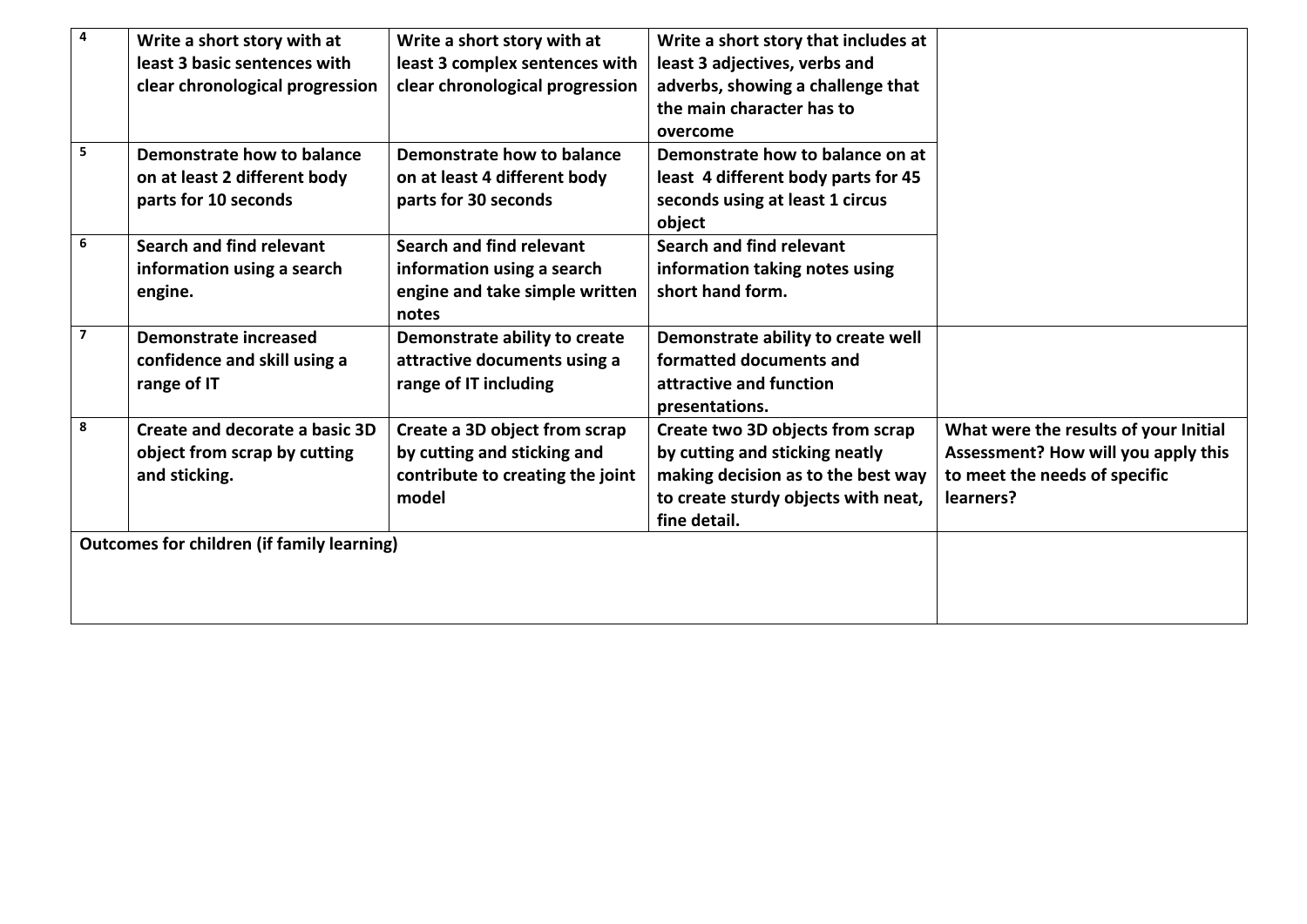| <b>Date</b> | Learning<br>outcomes | <b>Assessment / learning checks</b>                                                                                                                                                                                                                                                                                                                                                     | Notes - including teaching methods / learner<br>activities and resources, opportunities for functional                                                                                                                                                                                                                                                                                                              | <b>Good practice checklist</b>                                                                                                                                                                                                                                                                                                                                                                                     |
|-------------|----------------------|-----------------------------------------------------------------------------------------------------------------------------------------------------------------------------------------------------------------------------------------------------------------------------------------------------------------------------------------------------------------------------------------|---------------------------------------------------------------------------------------------------------------------------------------------------------------------------------------------------------------------------------------------------------------------------------------------------------------------------------------------------------------------------------------------------------------------|--------------------------------------------------------------------------------------------------------------------------------------------------------------------------------------------------------------------------------------------------------------------------------------------------------------------------------------------------------------------------------------------------------------------|
|             | number               |                                                                                                                                                                                                                                                                                                                                                                                         | <b>Skills development</b>                                                                                                                                                                                                                                                                                                                                                                                           | Have you planned:                                                                                                                                                                                                                                                                                                                                                                                                  |
|             | $\mathbf{1}$         | Parents with children complete<br>forms together<br><b>Tutor led</b><br>Ability to juggle 2 or 3 items,<br>dexterity, hand eye co-ordination -<br>tutor observation<br>Feedback from parents and<br>children re observations<br>Learner feedback<br>Group discussion - learner input.<br>Parents to prompt their children.<br>Written work<br>Written work<br>Completion of LDs.        | <b>Introducing The Circus</b><br>Introduction to session outcomes<br>Ground rules, re respect, when to speak / listen.<br>Course overview<br>Juggling, discuss health and safety, re how to throw,<br>how high and how to avoid hit others.<br>Video<br>Video feedback<br>Identifying jobs at the circus and their requirements<br>Create a Job Advert<br>Summary<br>Learning diaries                               | $\Box$ Assessment/checking<br>with learners of<br><b>Functional Skills</b><br>English, Maths, IT as<br>appropriate<br>$\Box$ Differentiation<br>$\Box$ Embedded FS learning<br>opportunities?<br>$\Box$ Methods/format for<br>regular recording<br>progress and<br>achievement with<br>learners?<br>$\Box$ Timely reviews and                                                                                      |
|             | $\overline{2}$       | Tutor to circulate and join<br>conversations.<br>Tutor observations<br>Tutor observations and learner<br>input / verbal feedback<br>Verbal feedback and tutor<br>observation<br>Written work<br>Learner feedback<br>Tutor observations of learners<br>carrying out task<br>Tutor led demonstration<br>Tutor observation of learners<br>completing task<br>Please complete your learning | <b>Science: Forces of the Circus</b><br>Introduction to session outcomes<br>Children participate in whole session<br>Discuss learning through trial and error - everyday<br>life, children's learning.<br>Children to build / create a variety of structures using<br>PE equipment:<br><b>Gravity Test</b><br>Rolling<br><b>Balancing</b><br><b>Bouncing test</b><br>Evaluation and learning diaries (incl. photos) | recording of learning<br>and progress<br>$\Box$ Embedded equality and<br>diversity?<br>$\Box$ Enhancement of<br>learning by using digital<br>technologies?<br>$\Box$ Attention to health and<br>safety?<br>$\Box$ Ensuring learners feel<br>safe and able to raise<br>issues and concerns?<br>$\Box$ Timely and sufficient<br>opportunities to raise<br>aspiration and reflect on<br>progression<br>opportunities? |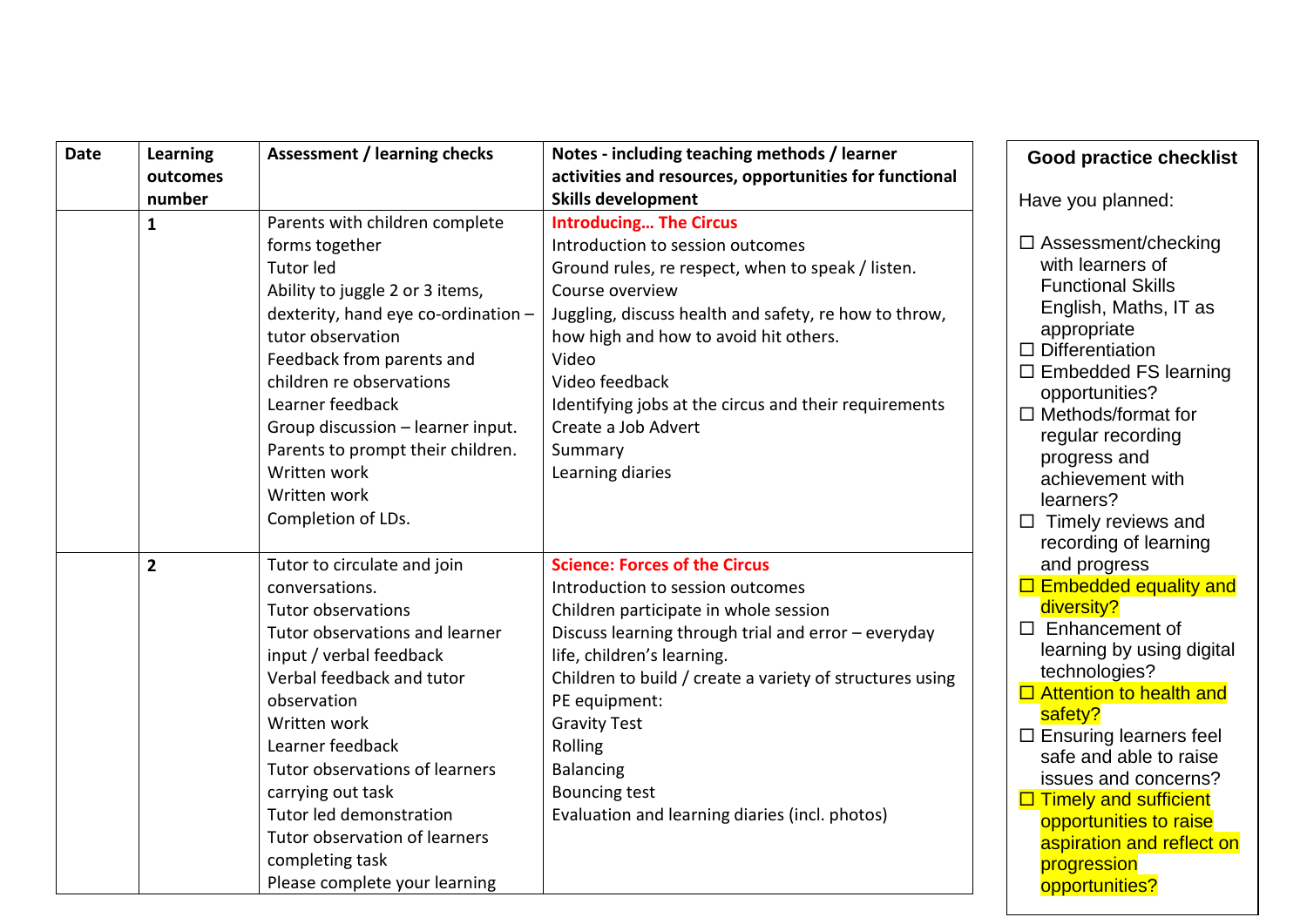|              | diaries. What have you learnt<br>today?                                                                                                                                                                                                                                              |                                                                                                                                                                                                                                                                                                  |
|--------------|--------------------------------------------------------------------------------------------------------------------------------------------------------------------------------------------------------------------------------------------------------------------------------------|--------------------------------------------------------------------------------------------------------------------------------------------------------------------------------------------------------------------------------------------------------------------------------------------------|
| $\mathbf{1}$ | <b>Tutor led</b><br>Learner input,<br>Learner verbal feedback<br>Tutor observations<br>Performance from learners - self<br>and peer evaluation                                                                                                                                       | <b>English - Circus Stories</b><br>Introduction to session outcomes.<br><b>Circus Story</b><br>Storytelling techniques<br>Phonics<br>Re-read story<br>Acting<br>Reflection on learning<br>Evaluation of session.<br>Learners record own progress.                                                |
| 3            | <b>Tutor led</b><br>Learner feedback<br>Practice throwing and improving<br>techniques<br>Input in activity and written work<br>Parental support to children<br>Written work                                                                                                          | <b>Maths: Data Gathering</b><br>Introduction to session outcomes<br>Data gathering<br>Throwing and dropping practice<br>Choosing a recording method<br>Recording data<br>Presenting data<br>Analysing data<br>Reflection on learning<br>Evaluation of session.<br>Learners record own progress.  |
| 4            | <b>Tutor led</b><br>Discussion with children / parents<br>-feed back to group<br>Learner discussion and feedback<br>Written work and ideas generated<br>by children<br>Group discussion, ideas written on<br>flipchart<br>Learner feedback (ch)<br>Written work<br>Tutor observation | <b>English: Story Writing</b><br>Introduction to session outcomes<br>Story reading<br>Story discussion<br>Story planning<br>Section planning<br>Word generation<br><b>Punctuation checker</b><br>Story writing with parents<br>Story sharing<br>Reflection on learning<br>Evaluation of session. |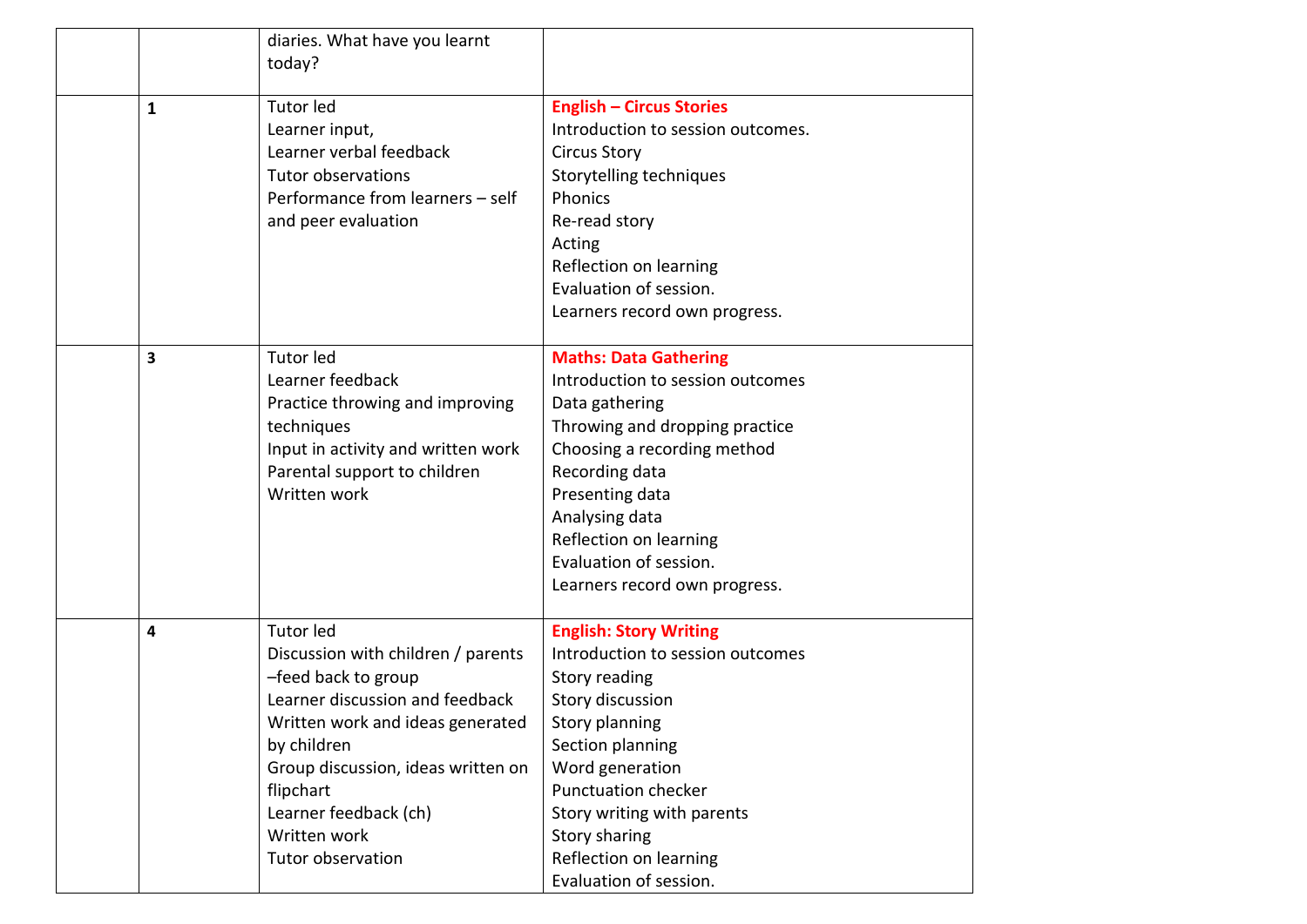|                         |                                    | Learners record own progress.                           |
|-------------------------|------------------------------------|---------------------------------------------------------|
|                         |                                    |                                                         |
|                         |                                    |                                                         |
| 5                       | Discussion                         | <b>P.E. Circus Performing</b>                           |
|                         | Tutor observation of learners      | Introduction to session outcomes.                       |
|                         | performing tasks                   | Matching circus jobs to skills                          |
|                         | Learner feedback - discussion      | Tight rope balancing                                    |
|                         | Tutor observation of learners      | <b>Balancing equipment</b>                              |
|                         | performing tasks                   | <b>Balancing challenge</b>                              |
|                         | Learner feedback - ideas           | Spinning plates                                         |
|                         | generated                          | Plates with balancing                                   |
|                         | Learners successfully able to spin | Ending jump                                             |
|                         | plate                              | Reflection on learning evaluation of session.           |
|                         | Tutor observation of learners      | Learners record own progress.                           |
|                         | performing tasks                   |                                                         |
|                         | Written work                       |                                                         |
| 6                       | Discussion $-$ ideas / questions   | History - Researching the history of the circus         |
|                         | written on flipchart               | Introduction to session outcomes                        |
|                         | Decisions written on flipchart     | Deciding on research topics: challenge learners to find |
|                         | <b>Tutor observations</b>          | out about circus' from other cultures / countries and   |
|                         | Written work / saved files with    | where and how the circus began in Europe and            |
|                         | notes and copy-pasted text.        | America                                                 |
|                         | Tutor observation of presentations | Choosing topics                                         |
|                         | of work                            | How to Search                                           |
|                         | Written work                       | Suggested websites for children                         |
|                         |                                    | Taking notes                                            |
|                         |                                    | Gathering information and taking notes                  |
|                         |                                    | Sharing                                                 |
|                         |                                    | Reflection on learning                                  |
|                         |                                    | Evaluation of session.                                  |
|                         |                                    | Learners record own progress.                           |
| $\overline{\mathbf{z}}$ | Tutor observation of learners      | <b>ICT: Circus Media</b>                                |
|                         | successfully performing tricks     | Introduction to session outcomes.                       |
|                         | Tutor observation                  | Setting the scene                                       |
|                         | Photos taken                       | Quick skills practice                                   |
|                         | Tutor observation / files          | How to use a camera                                     |
|                         | successfully uploaded from camera  | Photo shoot                                             |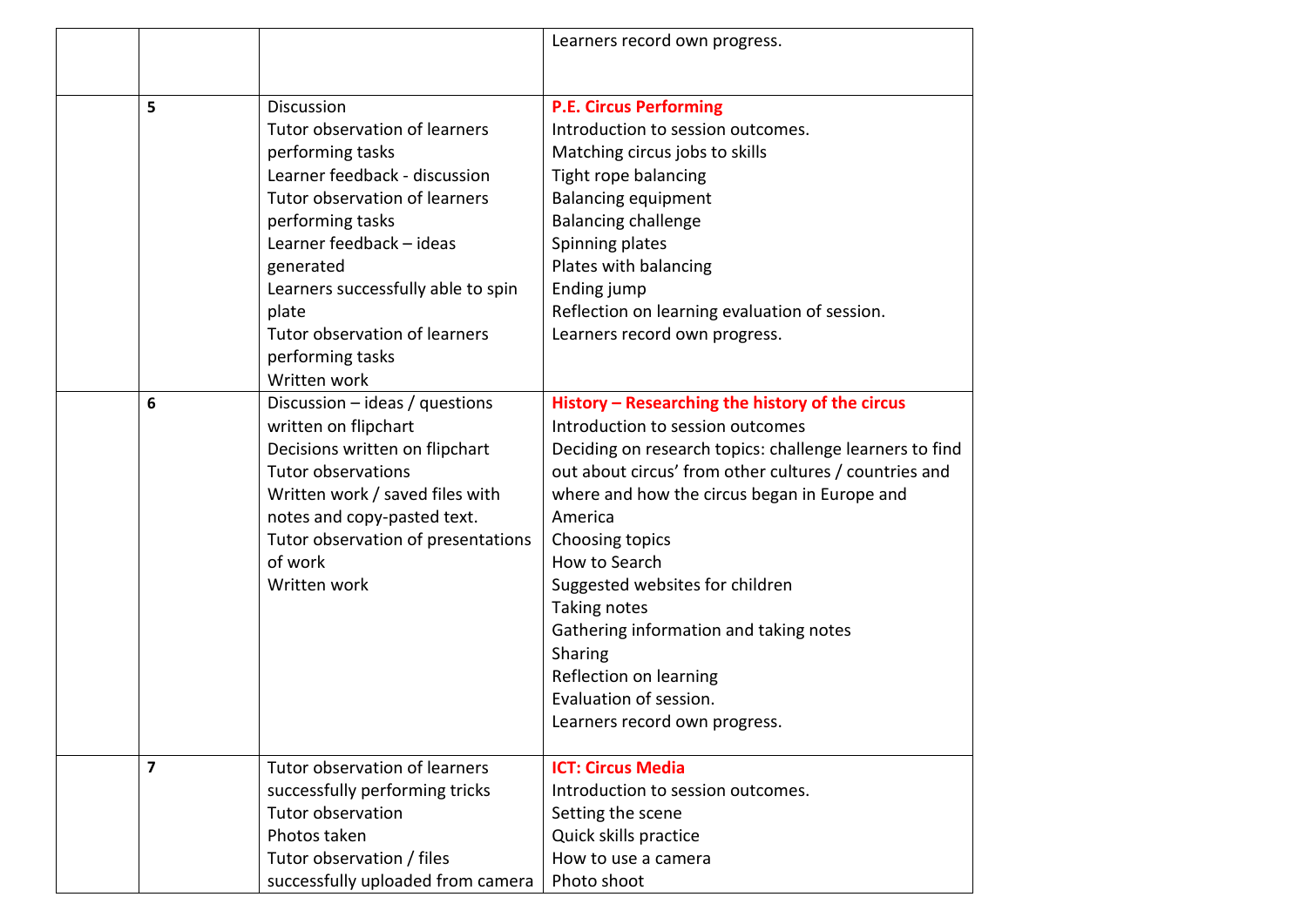|                                                                                       |                         | to folder                          | Uploading to the computer                               |  |
|---------------------------------------------------------------------------------------|-------------------------|------------------------------------|---------------------------------------------------------|--|
|                                                                                       |                         | Photos edited and saved            | Viewing photos                                          |  |
|                                                                                       |                         | Tutor observation                  | <b>Editing photos</b>                                   |  |
|                                                                                       |                         | File saved                         | Importing into programs                                 |  |
|                                                                                       |                         | Written work                       | Photo Story                                             |  |
|                                                                                       |                         |                                    | Reflection on learning                                  |  |
|                                                                                       |                         |                                    | Evaluation of session.                                  |  |
|                                                                                       |                         |                                    | Learners record own progress.                           |  |
|                                                                                       |                         |                                    | IAG session, discuss further course wishes, upcoming    |  |
|                                                                                       |                         |                                    | planned sessions and other venues / orgs. Give out      |  |
|                                                                                       |                         |                                    | paperwork, invite DW to attend session.                 |  |
|                                                                                       | $\overline{\mathbf{z}}$ | Tutor observation of learners      | <b>ICT: Part 2 - Presentations</b>                      |  |
|                                                                                       |                         | completing tasks                   | Introduction to session outcomes.                       |  |
|                                                                                       |                         | Presentations completed            | Locating and opening documents                          |  |
|                                                                                       |                         | Presentations completed            | <b>Basic PowerPoint Tutorial</b>                        |  |
|                                                                                       |                         | Learners' ability to complete task | <b>PowerPoint creation</b>                              |  |
|                                                                                       |                         | Written work in learning diary     | Advanced Ppt. features - mini-plenary                   |  |
|                                                                                       |                         |                                    | Continued Ppt. creation.                                |  |
|                                                                                       |                         |                                    | Saving                                                  |  |
|                                                                                       |                         |                                    | Sharing                                                 |  |
|                                                                                       |                         |                                    | Reflection on learning                                  |  |
|                                                                                       |                         |                                    | Evaluation of session.                                  |  |
|                                                                                       |                         |                                    | Learners record own progress.                           |  |
|                                                                                       | 8                       | Discussion - learner feedback      | <b>Art: 3D Modelling</b>                                |  |
|                                                                                       |                         | Tutor led, learner engagement      | Introduction to session outcomes.                       |  |
|                                                                                       |                         | Feedback and decisions made -      | Brainstorm ideas                                        |  |
|                                                                                       |                         | noted on flipchart                 | Junk creation demonstration                             |  |
|                                                                                       |                         | Tutor observations of learners'    | Job allocation                                          |  |
|                                                                                       |                         | work.                              | Junk creation                                           |  |
|                                                                                       |                         | Pieces created                     | Finishing touches                                       |  |
|                                                                                       |                         | Overall display finished           | Photographs and display                                 |  |
|                                                                                       |                         | Photo evidence                     | Reflection on learning                                  |  |
|                                                                                       |                         | Written work - diaries             | Evaluation of session.                                  |  |
|                                                                                       |                         | Evaluation of course with learners | Learners record own progress.                           |  |
|                                                                                       |                         | Summative Assessment and           | Discuss circus clubs in local area: circomedia, http:// |  |
|                                                                                       |                         | learning diaries                   | and                                                     |  |
| How will you know the course aims and LOs have been achieved?                         |                         |                                    |                                                         |  |
| Learner diaries checked, written work checked incl. presentations, junk model created |                         |                                    |                                                         |  |